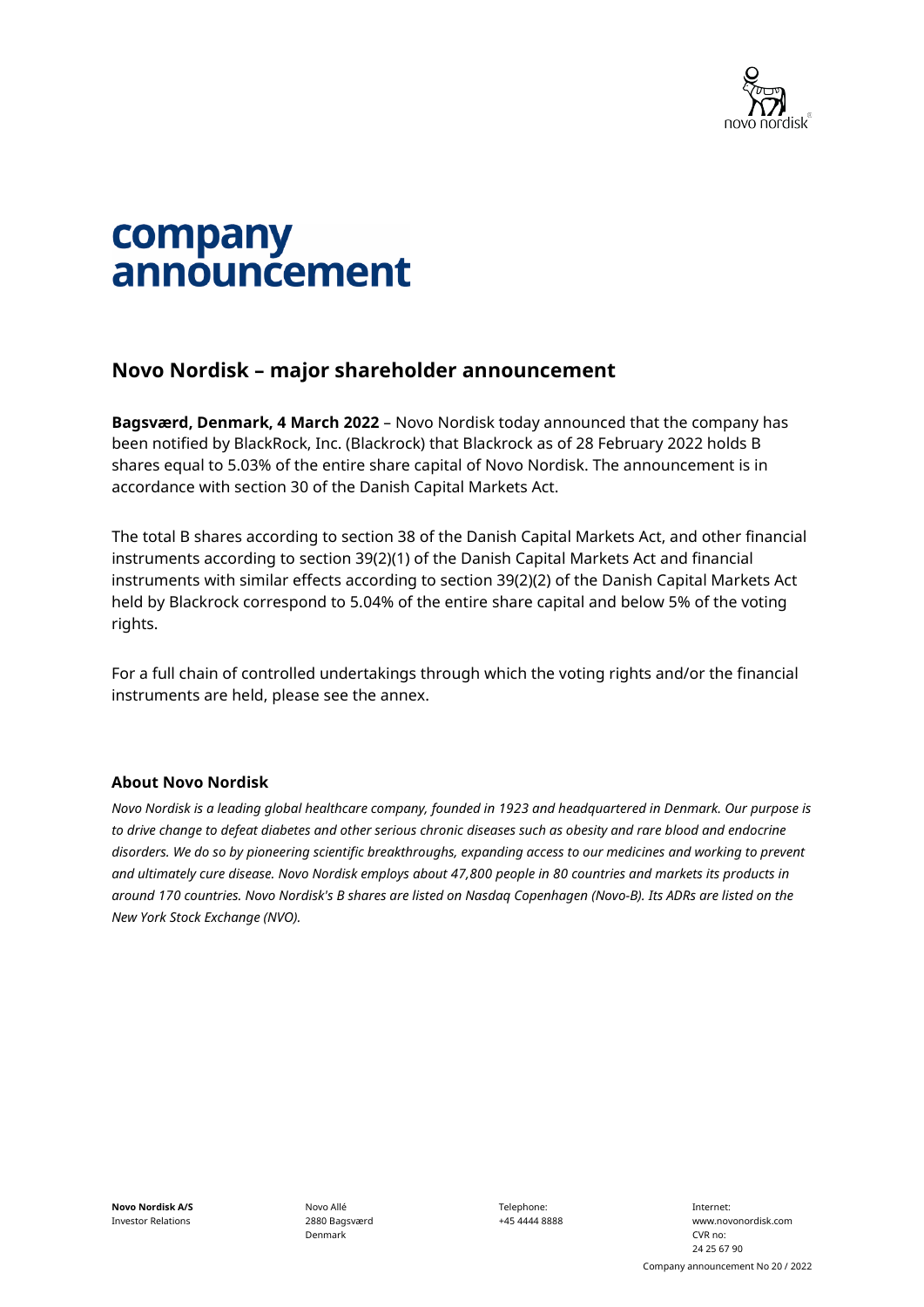#### **Further information**

| Media:<br>Martin Haytorn Petersen<br>Michael Bachner (US) | +45 3075 5246<br>+1 609 664 7308 | mhpz@novonordisk.com<br>mzyb@novonordisk.com |
|-----------------------------------------------------------|----------------------------------|----------------------------------------------|
| Investors:                                                |                                  |                                              |
| Daniel Muusmann Bohsen                                    | +45 3075 2175                    | dabo@novonordisk.com                         |
| Ann Søndermølle Rendbæk                                   | +45 3075 2253                    | arnd@novonordisk.com                         |
| David Heiberg Landsted                                    | +45 3077 6915                    | dhel@novonordisk.com                         |
| Jacob Martin Wiborg Rode<br>Mark Joseph Root (US)         | +45 3075 5956<br>+1 848 213 3219 | jrde@novonordisk.com<br>mjhr@novonordisk.com |

**Novo Nordisk A/S** Investor Relations

Novo Allé 2880 Bagsværd Denmark

Telephone: +45 4444 8888

Internet: www.novonordisk.com CVR no: 24 25 67 90 Company announcement No 20 / 2022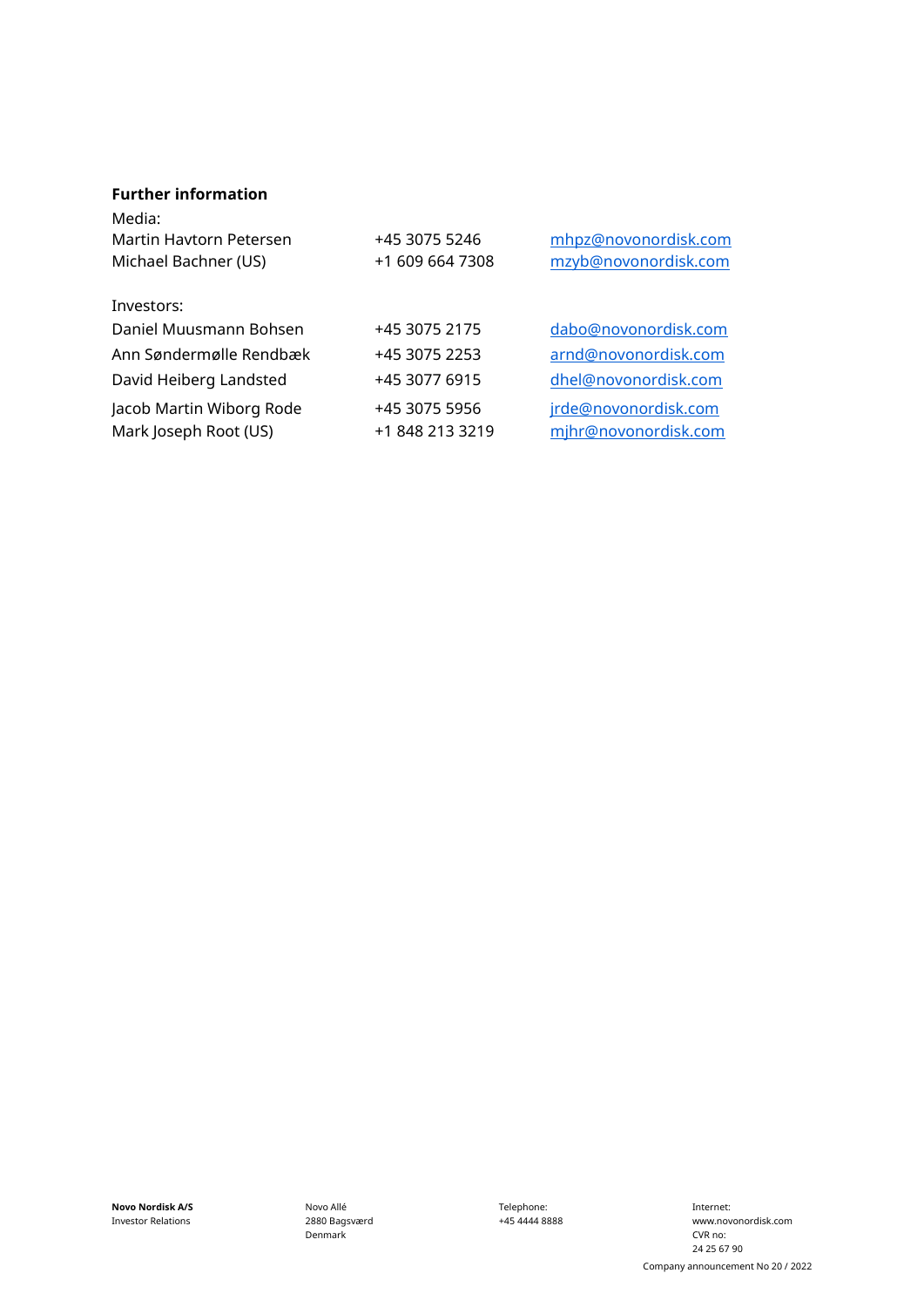### **Annex**

| Name                                                                     | % of voting rights if<br>it equals or is higher<br>than the notifiable<br>threshold | % of voting rights<br>through financial<br>instruments if it equals<br>or is higher than the<br>notifiable threshold | Total of both<br>if it equals or<br>is higher<br>than the<br>notifiable |
|--------------------------------------------------------------------------|-------------------------------------------------------------------------------------|----------------------------------------------------------------------------------------------------------------------|-------------------------------------------------------------------------|
|                                                                          |                                                                                     |                                                                                                                      | threshold                                                               |
| BlackRock Japan Co., Ltd.                                                |                                                                                     |                                                                                                                      | Below 5%                                                                |
| <b>BlackRock Investment</b><br>Management, LLC                           |                                                                                     |                                                                                                                      | Below 5%                                                                |
| <b>BlackRock Investment</b><br>Management (UK) Limited                   |                                                                                     |                                                                                                                      | Below 5%                                                                |
| <b>BlackRock Investment</b><br>Management (Australia)<br>Limited         |                                                                                     |                                                                                                                      | Below 5%                                                                |
| <b>BlackRock International</b><br>Limited                                |                                                                                     |                                                                                                                      | Below 5%                                                                |
| <b>BlackRock Institutional</b><br>Trust Company, National<br>Association |                                                                                     |                                                                                                                      | Below 5%                                                                |
| <b>BlackRock Fund Advisors</b>                                           |                                                                                     |                                                                                                                      | Below 5%                                                                |
| <b>BlackRock Financial</b><br>Management, Inc.                           |                                                                                     |                                                                                                                      | Below 5%                                                                |
| <b>BlackRock Asset</b><br>Management North Asia<br>Limited               |                                                                                     |                                                                                                                      | Below 5%                                                                |
| <b>BlackRock Asset</b><br>Management Deutschland<br>AG                   |                                                                                     |                                                                                                                      | Below 5%                                                                |
| <b>BlackRock Asset</b><br>Management Canada<br>Limited                   |                                                                                     |                                                                                                                      | Below 5%                                                                |
| <b>BlackRock Advisors, LLC</b>                                           |                                                                                     |                                                                                                                      | Below 5%                                                                |
| <b>BlackRock Advisors (UK)</b><br>Limited                                |                                                                                     |                                                                                                                      | Below 5%                                                                |
| BlackRock (Singapore)<br>Limited                                         |                                                                                     |                                                                                                                      | Below 5%                                                                |